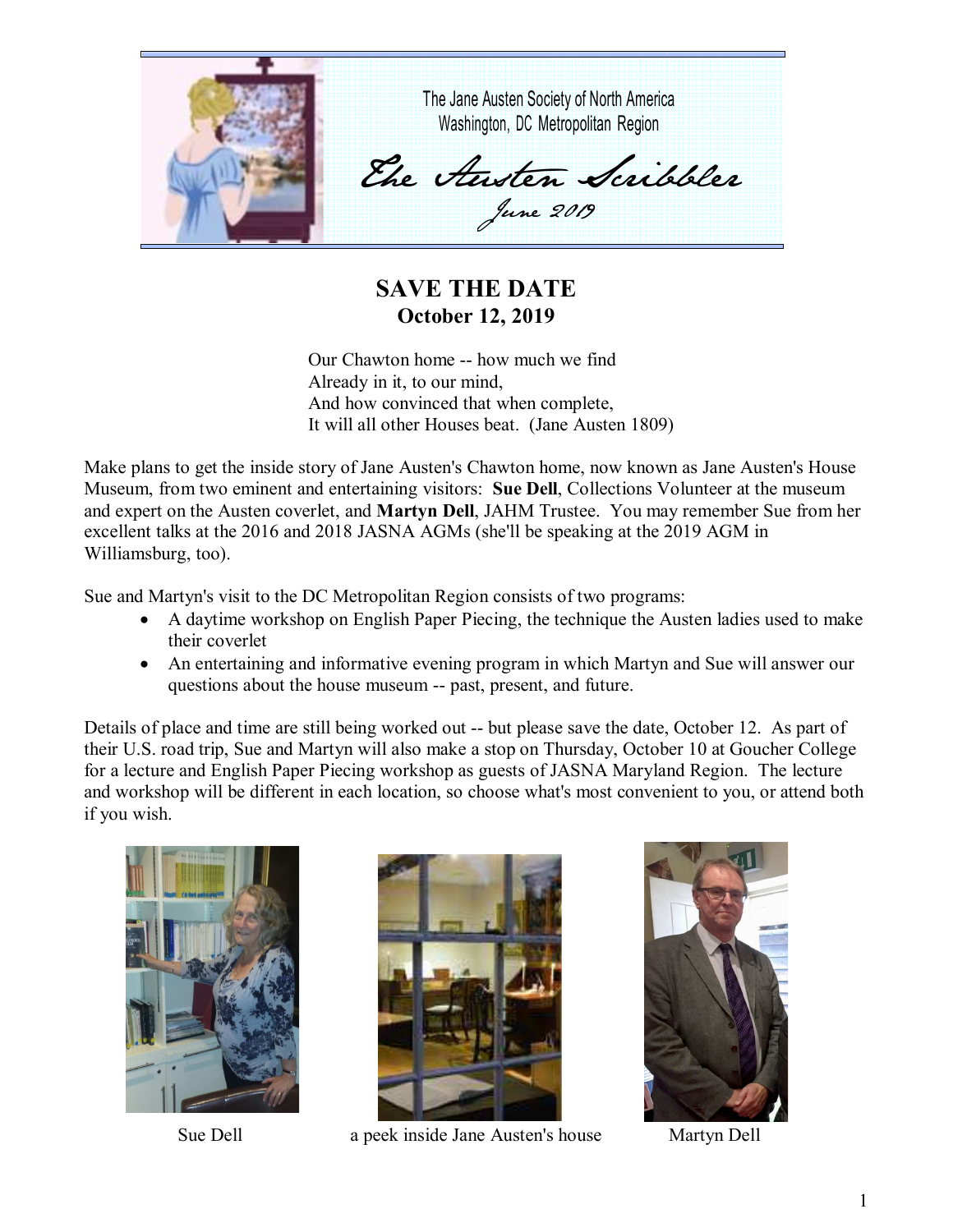## **JASNA-DC'S LONELY HEARTS CLUB**

It was to be hoped that Janet Mullany's entertaining and informative article on reading groups in the April *Scribbler* would inspire our membership to come forward. Thanks to Lynn Stanley for being the

first! Lynn says "I would love to be part of a reading group. I live in Charles Town, WV and work full time during the day. I could travel into Loudon or Frederick on a weekend." If you live nearby, get in touch with Lynn at danandlynnstanley@gmail.com

> Members of JASNA-DC are invited to send contributions to the regular columns "Janespotting," "The Un-Neglected Library," and "First Impressions," or any other articles on Jane Austen, to the *Scribbler's* editor at sandrago@gmail.com.

# **LOCAL JANEITE GETS INK!**

Congratulations to Sarah Walsh, whose entry in the *Washington Post* Style Invitational was published on April 22. The challenge was to rewrite a Bible story in the style of an author of one's choosing, and Sarah chose Jane Austen (of course!). Below is the text of her entry:

**The Creation of Eve, by Jane Austen:** The operation having been performed with little inconvenience to the gentleman, as he was accustomed to dozing upon a sofa when anything disagreeable might be going on, the woman was expertly sculpted from his rib-bone, displaying all the delicacy and loveliness one might expect in the female form. As she moved to stand before him with a lightness and alacrity in her step, the man woke abruptly and turned to observe her. He found her a good deal more than tolerable, and the two presently expressed a wish to be wed as speedily as propriety would allow. (Sarah Walsh, Rockville, Md., a First Offender)

Pat Myers, aka "The Empress," who runs the Style Invitational, called Sarah's entry "a spot-on send-up of Jane Austen." How flattering! Here's the link to the Style Invitational with the published entries: Creation of Eve by JA

## **THE UN-NEGLECTED LIBRARY**

"I cannot comprehend the neglect of a family library in such days as these."

#### *The Austen Girls***, by Helen Amy**

This new biography was reviewed by Ceri Radford in the *Independent* under the title "Disease, dependence and death: The dark reality behind Jane Austen's pearlescent prose." Radford finds Austen's novels the "ultimate in comfort reading," noting that it's tempting to assume that the creator of Elizabeth Bennet and Emma Woodhouse "led a charmed, sunny life." Amy's book demolishes this assumption, showing the darker side to Austen's life. To quote Amy: "Another myth about Jane Austen, which was started by some of her early biographers including her nephew, was that she led a calm and untroubled life. The Austen family, like most others, had their share of bereavement and tragedy." There was the death from yellow fever of Cassandra's fiancé, and the death of Elizabeth Austen after giving birth to her 11th child, and Austen's own death at the age of 41 from what was probably Addison's disease. Radford asks herself: "Would Elizabeth Bennet's happily ever after as Mrs Darcy have been quite so happy if she had to go through pregnancy and birth 11 times in a row with no medical care?" Amy's biography,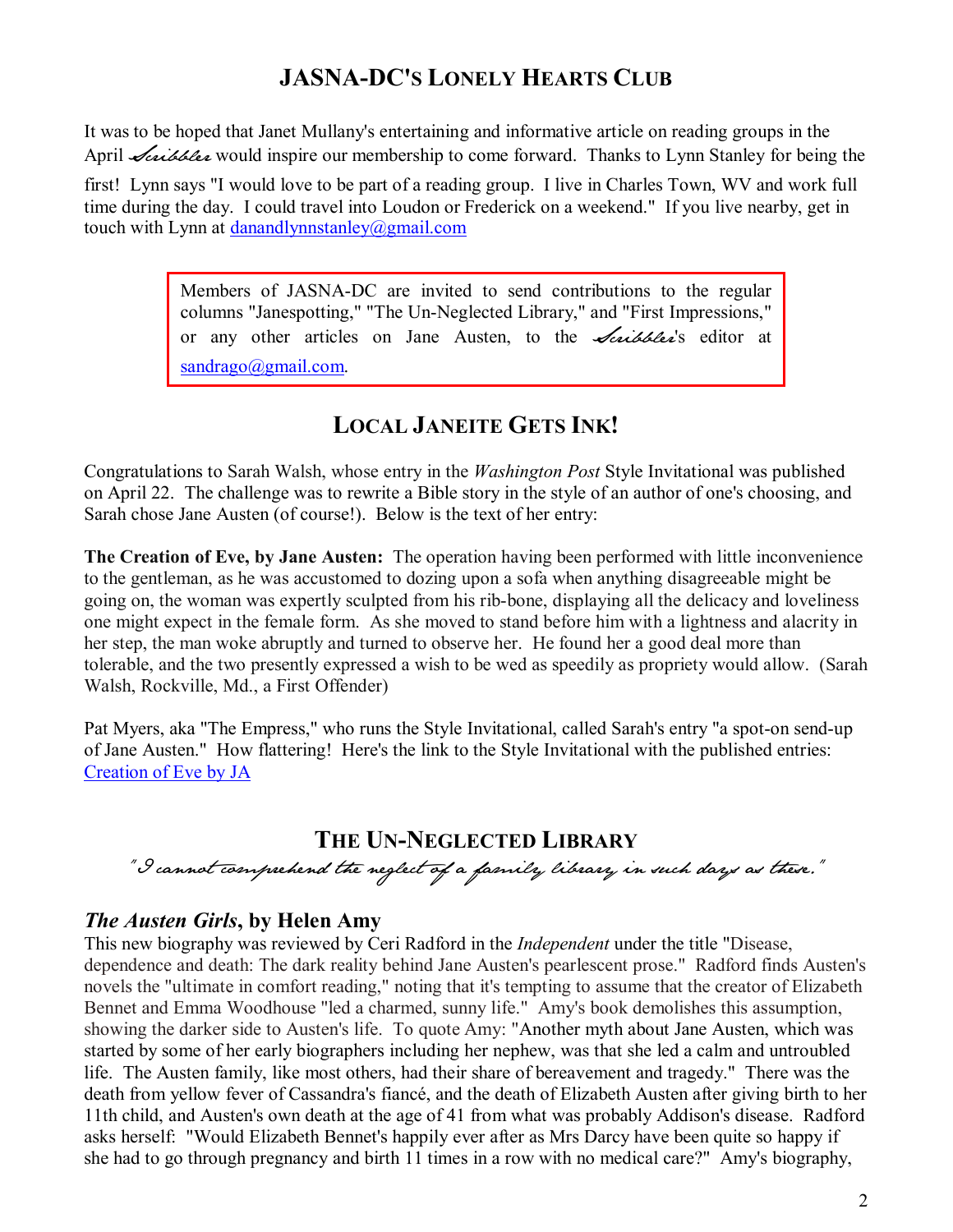"meticulously pieced together from letters and diary extracts, throws the context of her books into sharp relief." Radford describes the subplot of *Pride and Prejudice*, with Charlotte Lucas choosing "marriage to the simpering buffoon Mr Collins as preferable to life as a dependent 'old maid'" as "quietly horrifying."

https://www.independent.co.uk/arts-entertainment/books/features/jane-austen-the-austen-girls-helenamy-books-characters-new-book-pride-and-prejudice-a8945061.html

#### *The Jane Austen Diet: Austen's Secrets to Food, Health and Incandescent Happiness,*  **by Bryan Kozlowski**

This book was discussed in the *Washington Post*'s Wellness section in March (reported in the April Scribbler), but was also more recently reviewed in the *New York Times* by Judith Newman, who had

some interesting insights. Newman acknowledges that Kozlowski's book "is probably better as a literary romp than as a dieting tome. But Austen fans ... will enjoy being reminded of how smart she actually is about our health, and how she uses food, eating and exercise as shorthand for character." Austen embraced "body diversity" -- compare slender Anne Elliott with stout Lydia Bennet. This, together with her "subtle recognition of the mind-body connection (good health and happy spirits are intimately intertwined) put her ahead of her time."

https://www.nytimes.com/2019/04/26/books/review/self-help-diet-weight-good-health.html

# **WALLPAPER AT THE JANE AUSTEN HOUSE MUSEUM, CHAWTON**



Here is the image of the dining room wallpaper which our Region's donation will help to produce, purchase, and install at Jane Austen House Museum [JAHM].

Apparently Jane liked to "look upon verdure" indoors as well as out!

--Linda Slothouber

# **JANE AUSTEN'S HOUSE MUSEUM FUNDRAISER**

A precious section of a letter by Jane Austen has recently appeared for sale and Jane Austen's House Museum urgently needs help to save this unique piece of Austen history. They have until 31 July 2019 to raise another £10,000 towards the purchase of this rare and important fragment.

https://www.justgiving.com/campaign/saveausten-letter

Ferra Hamp Places  $900229 - 1814$ I am very much obliged to you my dear Anna, s'should be very happy to and I am to as the next day to Hanvell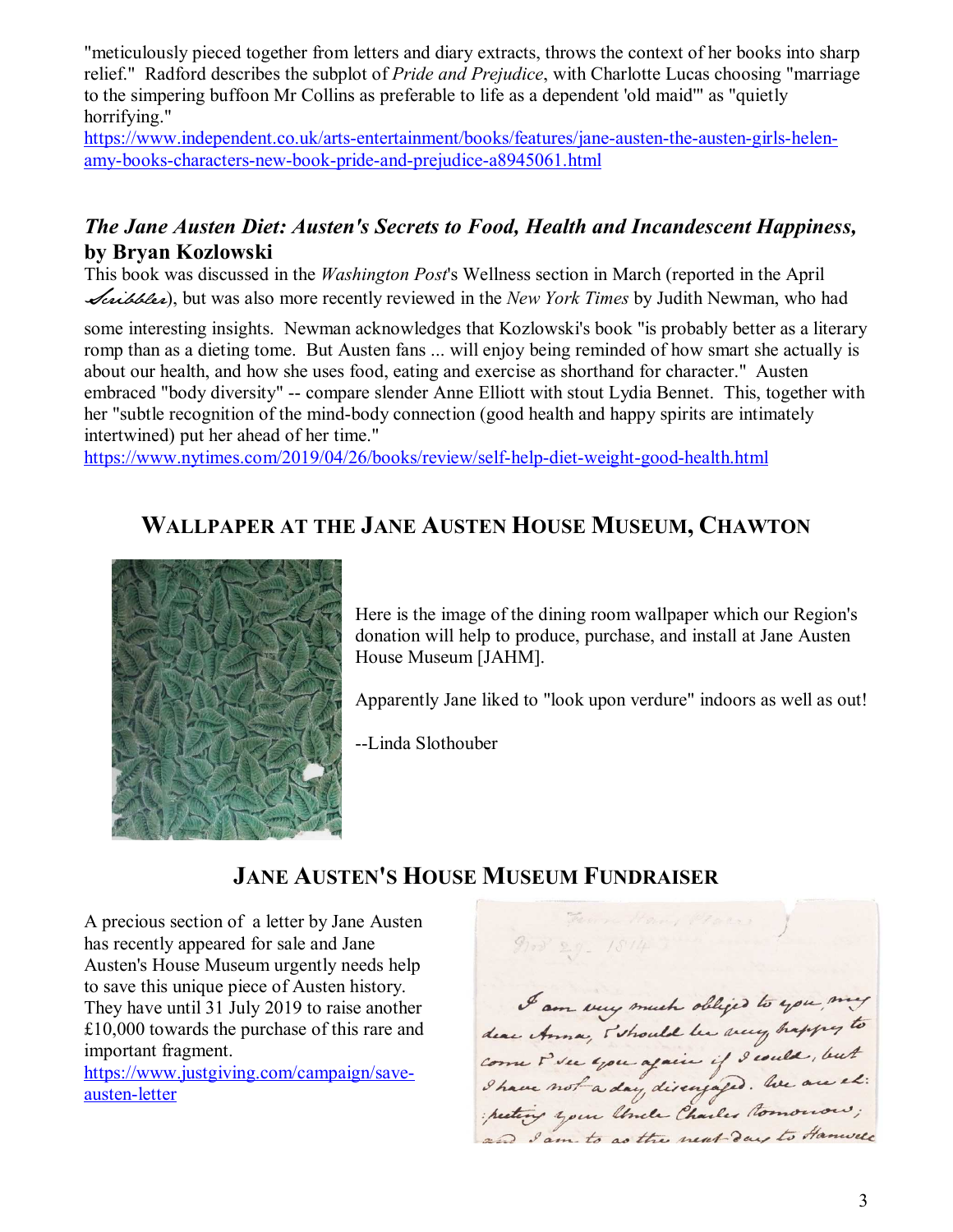# **JANE AUSTEN IN THE NEWS**

JA In his ranking of Emma Thompson's best films the *Guardian*'s Andrew Pulver placed "Sense and Sensibility" (1995) in first place, noting that "Thompson's skill as a performer was matched by her agility as a writer." He concludes that this film "is arguably the leading entry in the cycle of 90s/00s Jane Austen adaptations." https://www.theguardian.com/film/2019/may/09/emma-thompsons-bestfilms-ranked

JA *Pride and Prejudice* is number one on the *Independent*'s list of "40 books to read before you

die." "Don't be fooled by the bonnets and balls: beneath the sugary surface is a tart exposé of the marriage market in Georgian England. For every lucky Elizabeth, who tames the haughty, handsome Mr Darcy and learns to know herself in the process, there's a Charlotte, resigned to life with a driveling buffoon for want of a pretty face." Curious about the other 39? See

https://www.independent.co.uk/arts-entertainment/books/features/books-best-greatest-read-before-youdie-classic-novels-literature-essential-austen-orwell-dickens-a8612606.html

 $\mathcal{H}$  Under the title "Hack Your Love Life With Classic Literature,"

*bbc.com* recommends its Classic Stories podcasts. "We know you don't want to fail as miserably at your declaration of love as Mr Darcy in his initial proposal to Elizabeth in *Pride and Prejudice*. So, allow us to chivalrously hold the door open, guiding you through the triumphs and follies of fictional romance to help imbue your love life with the scintillating thrill of not receiving partially wilted roses."

https://www.bbc.co.uk/programmes/articles/4RzJhSNRfbTv30LJCyYLMJm/h ack-your-love-life-with-classic-literature



reassessed four classic romantic heroes: Mr. Darcy, Heathcliff, Jay Gatsby and Mr. Rochester "through the ultimate modern-day lens: how they might present and fare on Tinder." Would you swipe right on any of them? Angela Haupt swiped right on only one of them -- see picture above for hint. https://www.washingtonpost.com/graphics/2019/entertainment/books/literatures-great-romantic-heroesare-on-tinder/?utm\_term=.5e5be357cfea

JA In an article in the *Daily Telegraph* entitled "Self-important, but not servile: the pride and

prejudice of John Bercow," Juliet Samuel writes that "Jane Austen's pompous clergyman Mr Collins is the literary doppelgänger of our Speaker [speaker of the House of Commons, John Bercow]." Bercow has been compared to Gilbert and Sullivan's Major-General, but Samuel finds that he is more like "the pompous, unctuous clergyman," noting the similarities in their speaking style: "In both cases, their favoured topics are their own duties and rank." https://www.telegraph.co.uk/news/2019/04/06/selfimportant-not-servile-pride-prejudice-john-bercow/

JA Another reference to Mr. Collins appeared in an article by the *Washington Post*'s gardening expert Adrian Higgins, in his review of an exhibition at the Garden Museum in London on landscape designer Humphry Repton (1752-1818), which marks the bicentennial of Repton's death. Higgins quotes the museum's director, Christopher Woodward, as saying that Repton resembled Jane Austen's obsequious Mr. Collins, "though with a great deal more perspicacity. He was very adhesive to clients and would get the measure of a client very quickly." Woodward commented further that "[A]s with Austen and her works, Repton captured his age in his art, but also transcended it. ... Thackeray or